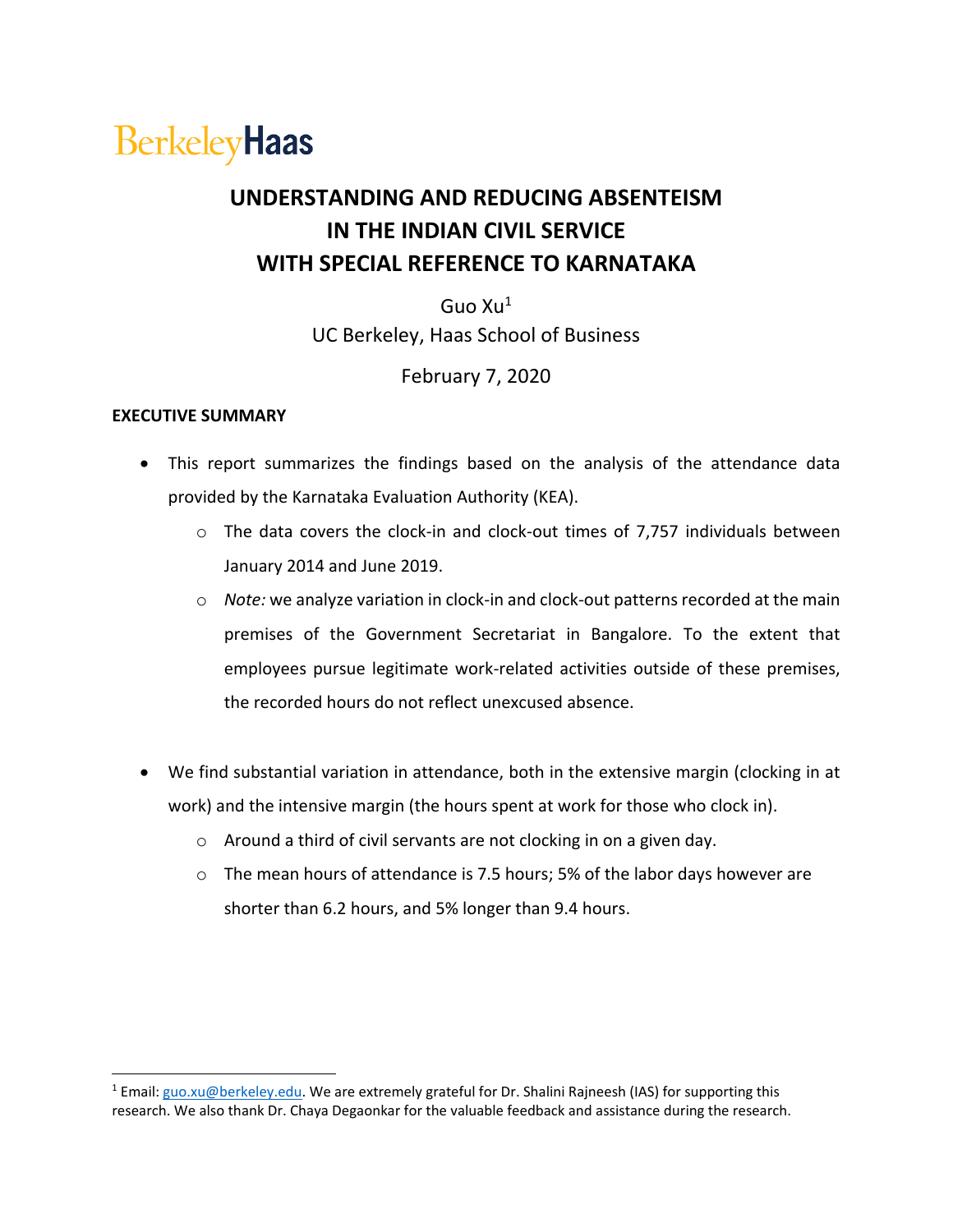- Variation in attendance *across* individuals explain up to 42% of the overall variation in attendance. While there exists differences in attendance across time and departments, they explain much less of the overall variation.
	- $\circ$  Excluding common holidays, at most 4.3% of the variation in attendance can be explained by time-variation. Absence from the main premises is highest in April and lowest in January; absence is highest on Friday and lowest on Wednesday.
	- $\circ$  Differences in absenteism and hours present across departments explain at most 6.3% of the overall variation in attendance.
- Senior officers are more likely to be present, and work longer hours per day on average.
	- o Compared to junior employees, senior employees are 21% points more likely to be present on any given day, staying on average 43 minutes longer each day.
	- o While a third of all employees clock-out between 5-5.30pm, senior officers leave office substantially later.
	- $\circ$  We document a positive relationship between the attendance patterns of the senior officer and the attendance of his/her subordinates.
- Further research can help to better understand how to shape attendance dynamics
	- $\circ$  Data on contractual hours of work is needed to understand if absenteism or short work hours reflect deviations from the contractual hours. This would allow us to provide a precise assessment on the number of days "lost" due to absenteism.
	- $\circ$  Longer hours of work need not translate into productivity and work satisfaction. Data on productivity and well-being could help understand the link between hours of work and performance.
	- $\circ$  To benchmark the results, we require similar attendance data for organizations beyond the Government Secretariat (e.g. district administrations).
	- o Researchers at the Haas School of Business, UC Berkeley are keen to provide research capacity to foster an international co-generation of knowledge between academia and public sector.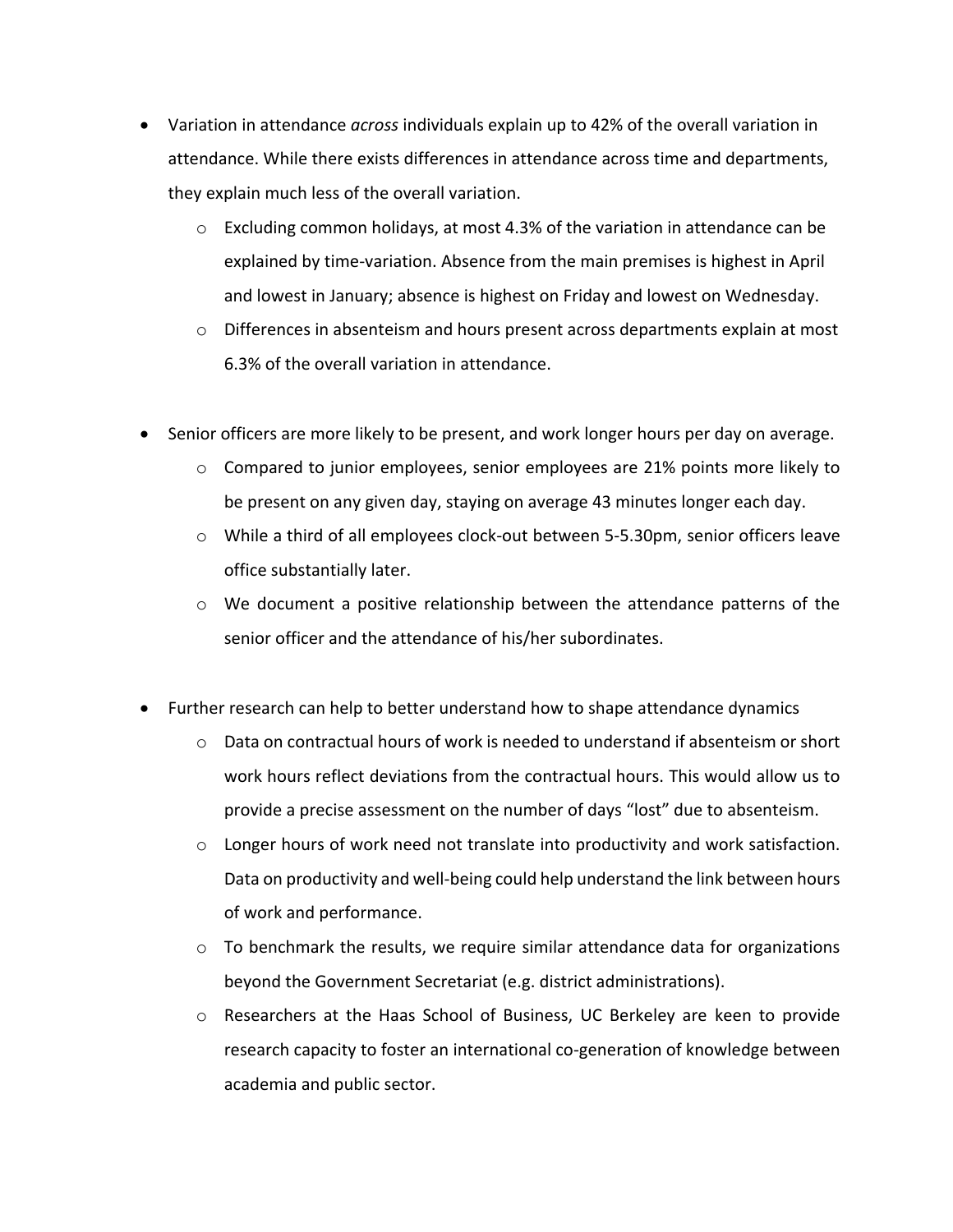# **1. BACKGROUND AND DATA**

The Karnataka Evaluation Authority (KEA) provided attendance data for all apex state offices on the main premises of the Government Secretariat at Bangalore. The sample covers period January 2014 to June 2019. The dataset covers 7,757 individuals over 4.41 million labor-days.

The attendance data measures the time an employee clocks in and out. The measurement is implement using the Aadhar-enabled biometric attendance system. Since these measurements are taken at the apex state offices at the Government Secretariat at Bangalore, the data quality is high. We conducted basic quality checks to validate the data.

**Interpreting the findings:** Before reporting the findings of the empirical analysis, it is important to provide a few important caveats to the interpretation of the results.

The dataset allows us to measure clocking in and clocking out behavior employees. As such, it tells us whether a given employee was working on the government premises or not. Simply being present, however, is not necessarily a measure of productivity. Shorter hours at work thus do not necessarily mean lower performance on the job. Likewise, being present for long hours may not necessarily translate into more output. Similarly, being absent according to the attendance data need not mean that a given employee was shirking and not working: officers could have workrelated meetings outside the office, and there are legitimate reasons for being absent from work such as part-time work, home office, or absence due to sickness or vacation. In our analysis, we exclude weekends and national/state holidays.<sup>2</sup> Nonetheless, understanding the variation in the attendance pattern is an important first step.

 $<sup>2</sup>$  As an approximation, we define common holidays as those where more than 90% of all employees are absent.</sup>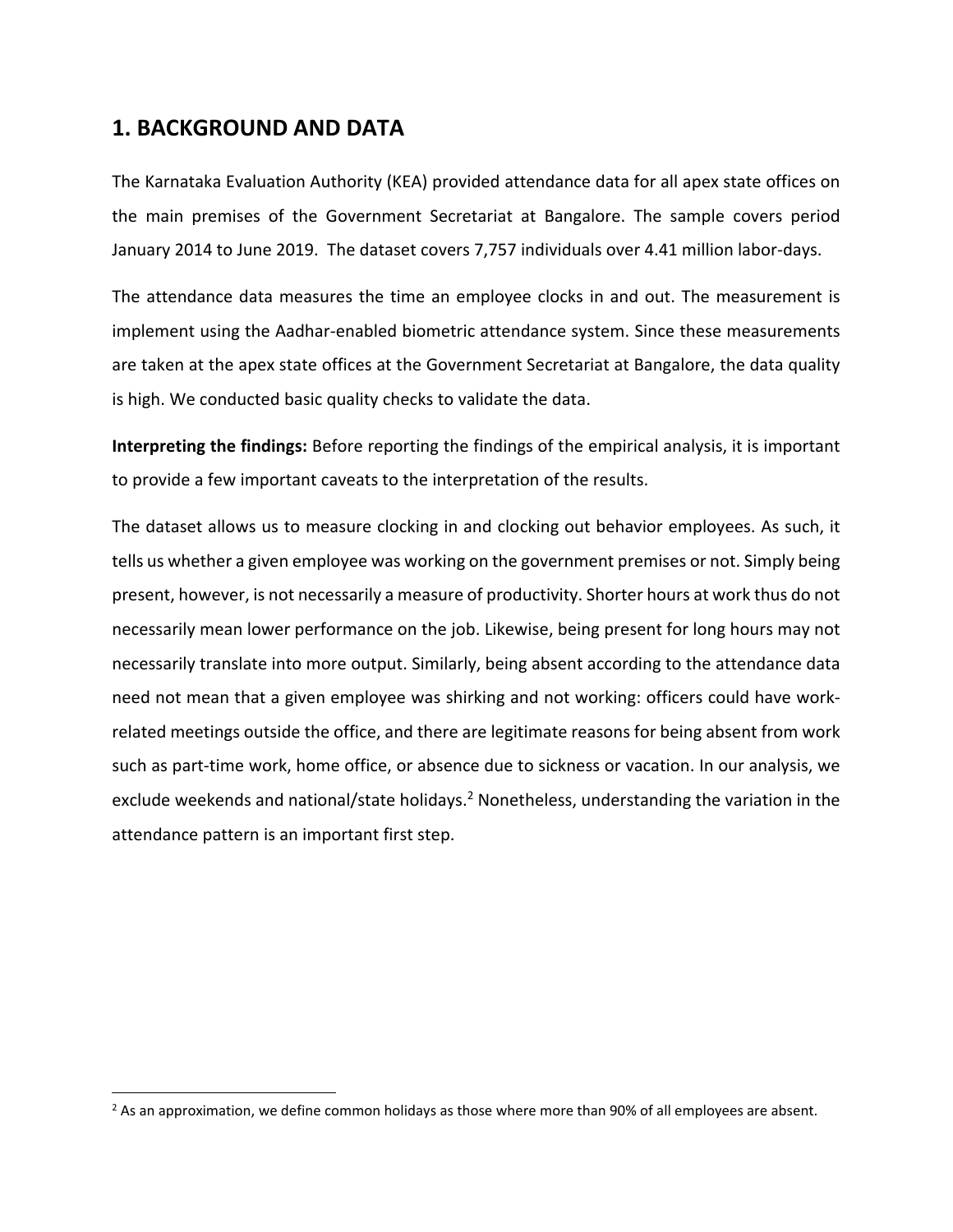# **2. HOW MUCH VARIATION IS THERE IN ATTENDANCE?**

Over our study period, there exists substantial dispersion in the hours present per day. This dispersion can be driven by two margins: (i) the extensive margin, whereby civil servants are absent altogether and thus have 0 hours of work recorded, and (ii) the intensive margin, whereby civil servants attend work but exhibit variation in the overall duration at work on a given day.

**Extensive margin.** By our measure, almost a third of the civil servants (32.3%) are not clocking in at work on a given day. While this number excludes weekends and national and state holidays, it does not necessarily mean that these officers are absent from work – we observe their clockingin and out behavior, but cannot observe whether they are working: as discussed in previous section, it is, for example, possible that a proportion of these officers have business outside of the state office, work at home or part-time or are absent due to sickness or vacation. Absent additional data, we are unable to specify the exact reason of absence.

**Intensive margin.** Even for officers who do clock in at work, there is variation in the total hours worked on a given day. Figure 1 shows the distribution of hours present for the 7,753 public sector employees, covering a total of the 3.7 million employee-work days. As the figure shows, the average worker is present for about 7.57 hours per day. There exists however substantial variation in the hours present: 5% of the labor days are shorter than 6.23 hours, and 5% of the labor days are longer than 9.46 hours. The interquartile range (measured as the difference in hours between the employee at the 75% percentile and the 25% percentile is 1 hour).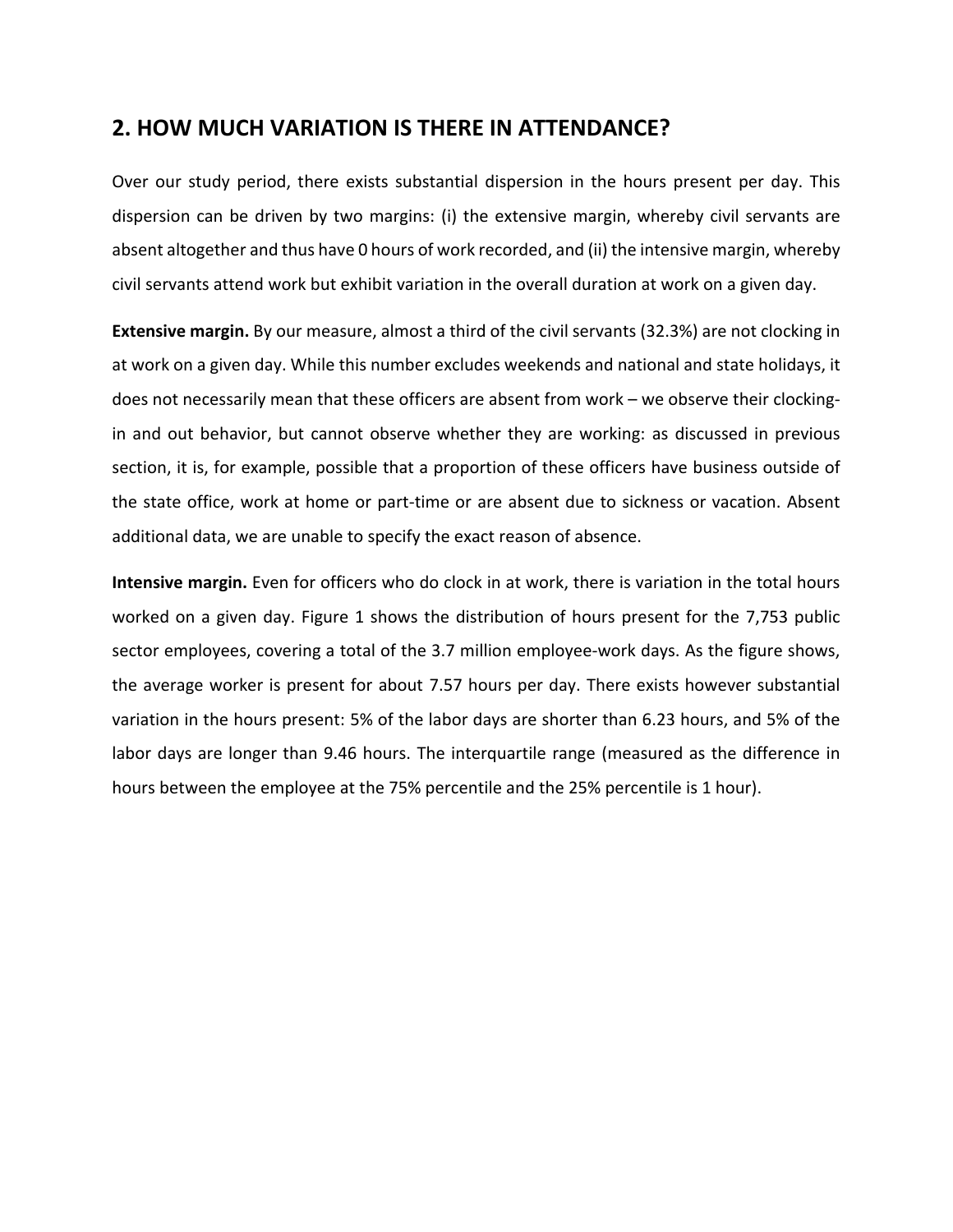

**Figure 1.** Hours present per day – conditional on attending work

To better understand the drivers of differential attendance, we decompose the overall variation in attendance into three factors: (i) Differences in attendance across employees (ii) Differences in attendance across departments and (iii) Differences in attendance across time.

# **2.1. Differences in attendance across time**

Is the variation in attendance rates primarily driven by differences in attendance hours across different days of the week, months, or years? For example, attendance hours may fluctuate depending on the seasons (e.g. summer vs. winter), or with holidays, in which case the observed differences in hours attended could reflect temporal differences.

**By week day.** Within a week, absenteism is lowest on Tuesday (30%) and highest an Friday (33%). These are also the days when those present work the longest hours. For those who clock in on Tuesday, the average hours worked are 7.6. In contrast, those who clock in on Friday only work 7.5 hours on average.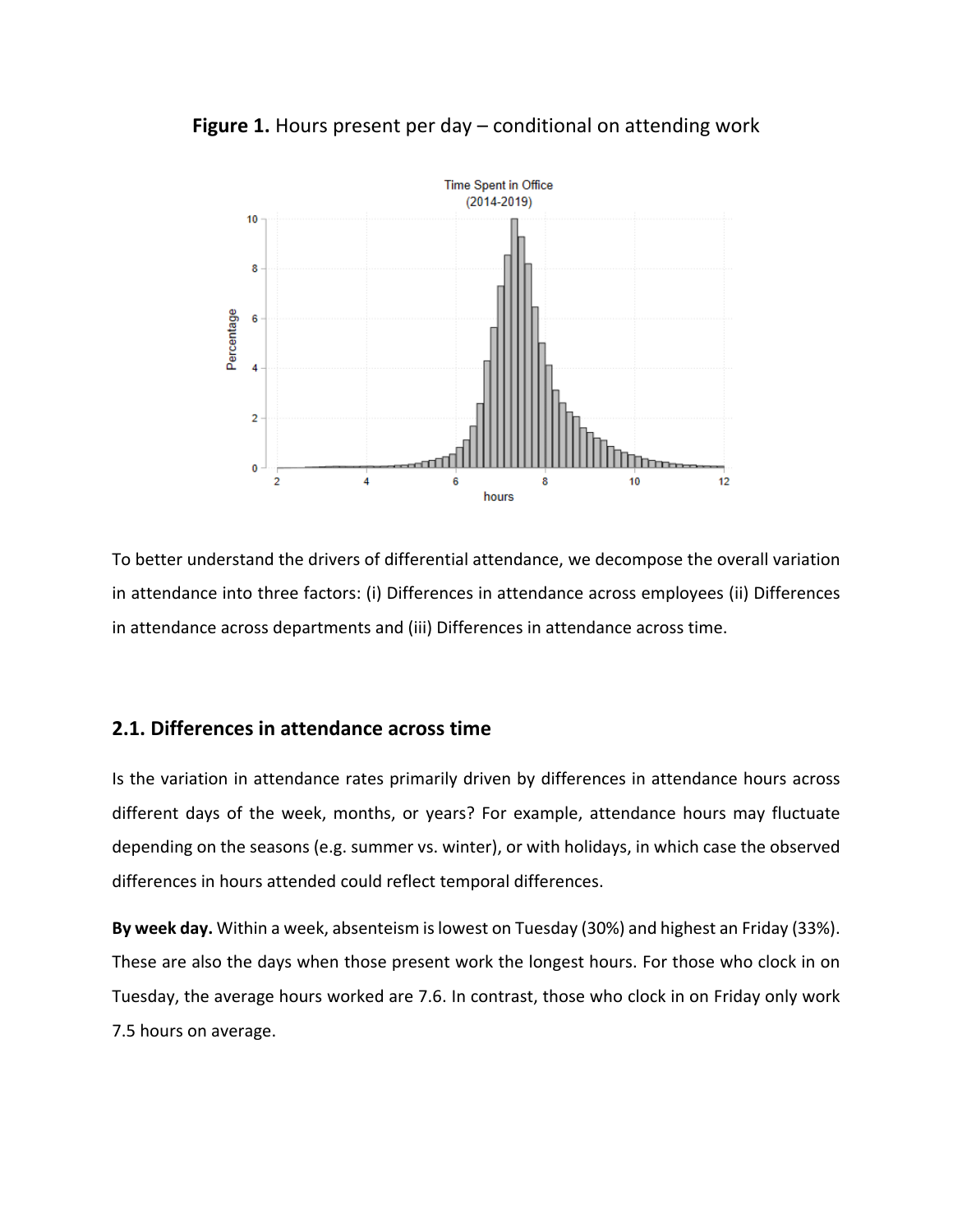**By month.** We observe seasonality in the attendance patterns. Figure 2 shows the absenteism rate by month. Absenteism is highest in April (37.4%) and lowest in January (28.6%). Conditional on attendance, there is variation in hours worked by month: the months with the highest average hours worked are February-March (7.71 and 7.69 hours) followed by July (7.61 hours). The lowest hours are clocked in December (7.51 hours).



**Figure 2.** Seasonality in absenteism and hours worked by month

# **2.2 Differences in attendance across departments**

In addition to the temporal variation, is the cross-sectional variation in attendance rates and hours worked primarily driven by differences in attendance hours *across* departments?

For example, employees in different departments (such as revenue department vs. health department) could have different work schedules or workplace culture, in which case the observed differences in hours attended could reflect department-specific (or organizationspecific) differences.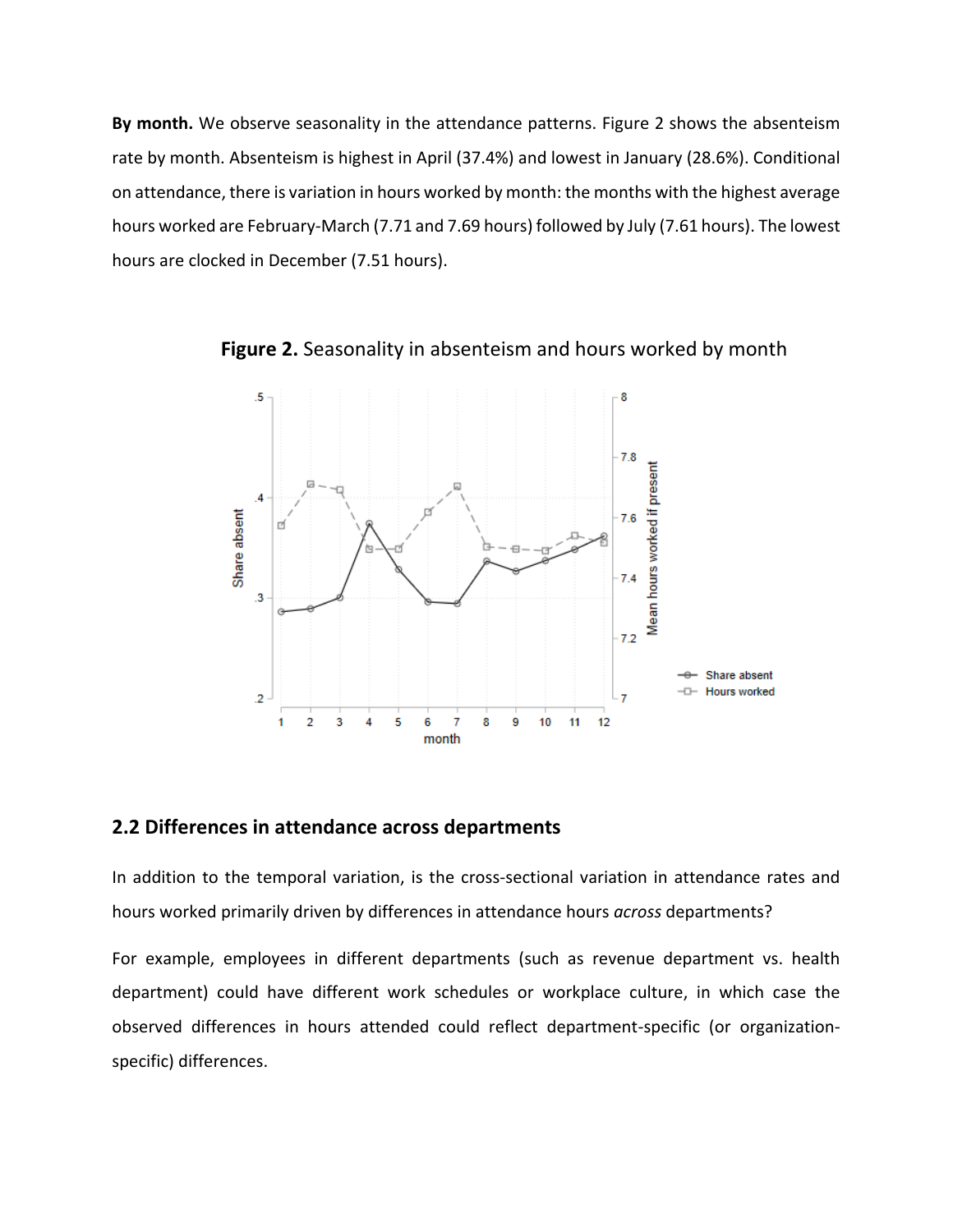As Figures 3a and 3b show, there exists substantial variation both in the absenteism rate and in the average hours worked across departments.



**Figure 3a.** Attendance in office by department

**Figure 3b.** Average time spent in office by department

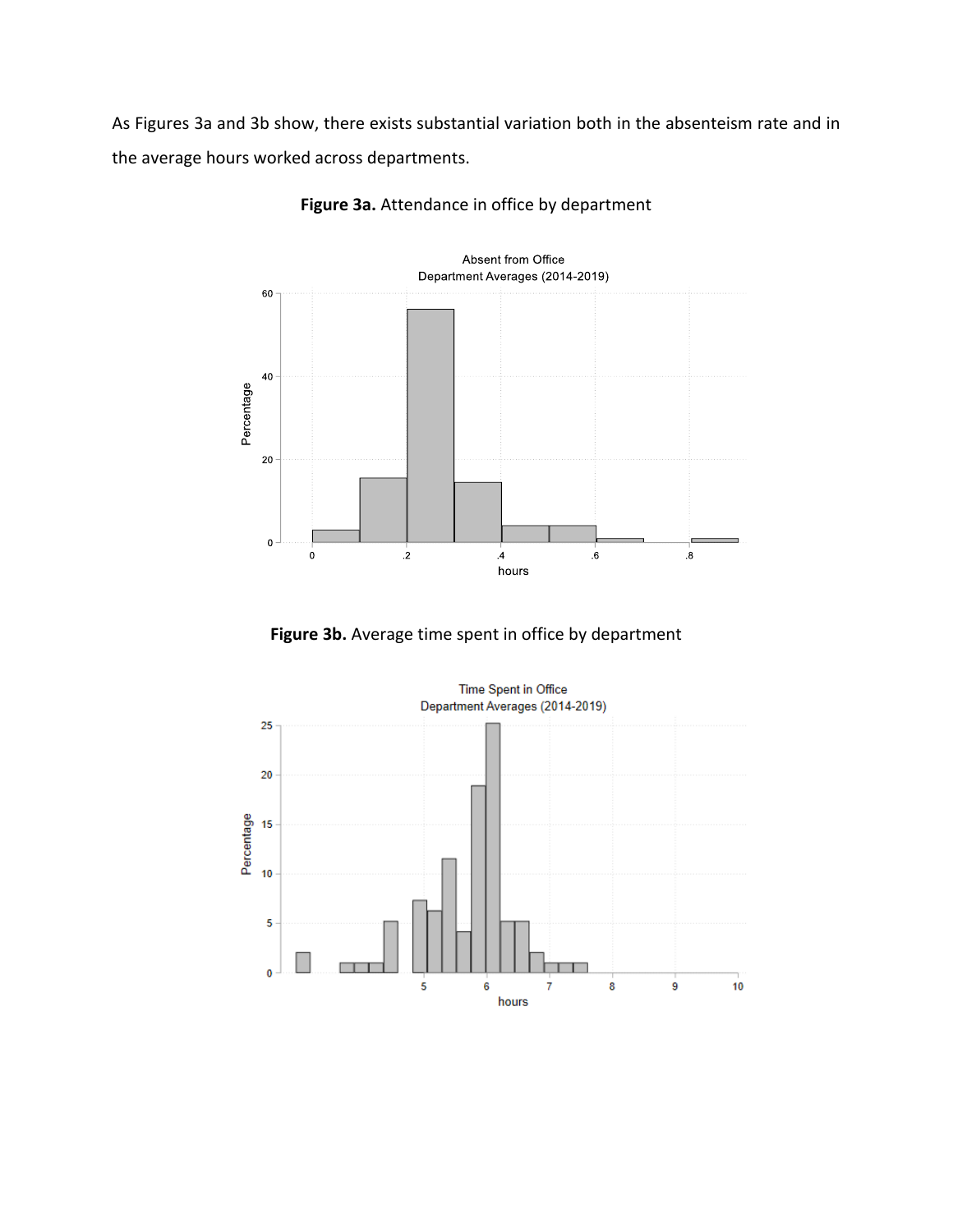#### **2.2 Differences in attendance across employees**

Is the variation in attendance rates primarily driven by differences in attendance hours *across* employees? For example, employees may have different contracts (such as part-time vs. full-time contracts) or different work ethics (such as staying late in office vs. leaving early types), in which case the observed differences in hours attended could reflect employee-specific differences.

Interestingly, variation in the extensive margin – that is the propensity of an employee to clock in on a given day (Figure 4a) – is much larger than the variation in the intensive margin – the time spent in office conditional on being present (Figure 4b).



**Figure 4a.** Attendance in office by individual

**Figure 4b.** Average time spent in office by individual

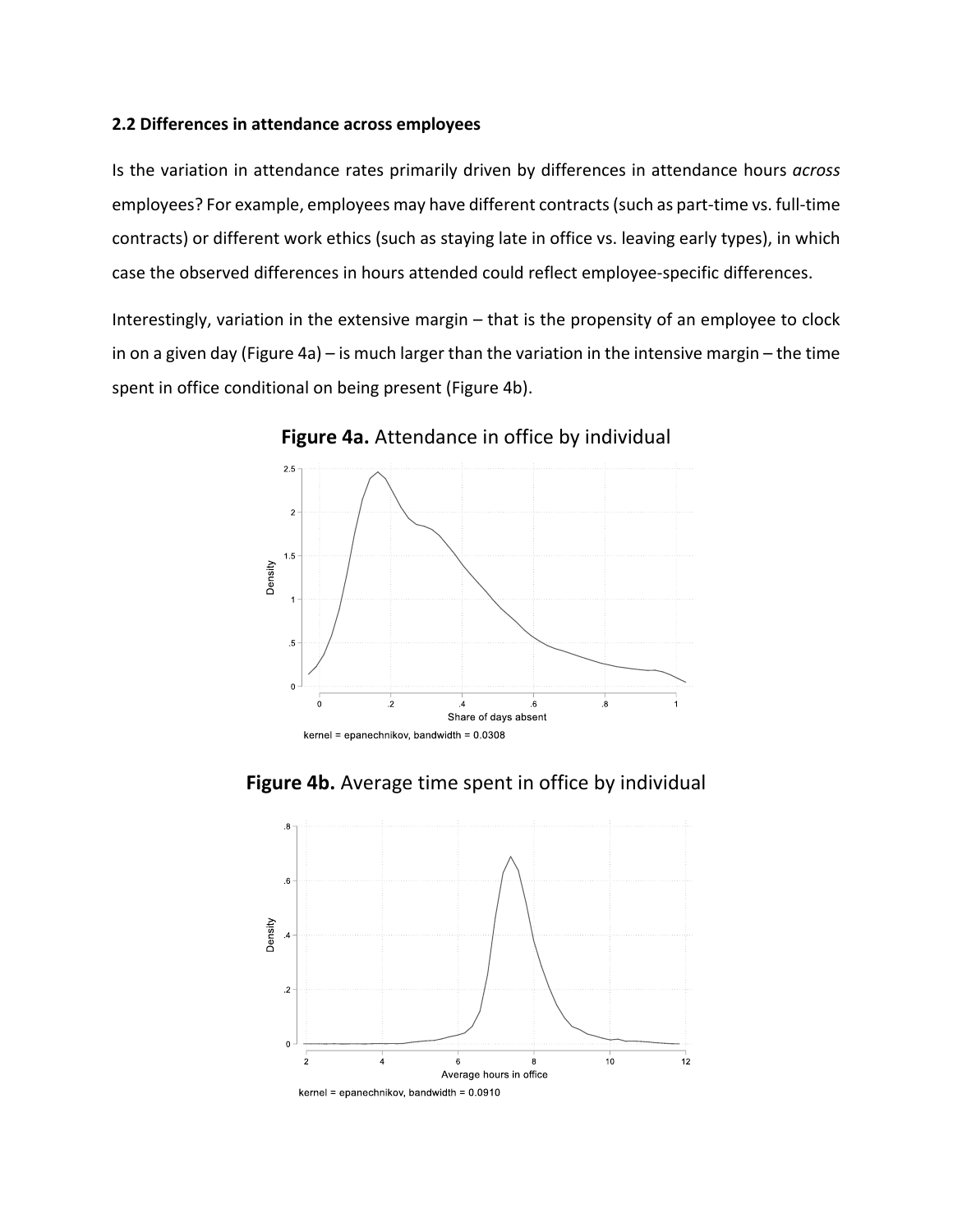#### **3. DECOMPOSING THE OVERALL VARIATION**

To quantify the contribution of each of these factors, we use the fact that we observe the same individuals over time and across different departments. This allows us to statistically decompose the overall attendance pattern.<sup>3</sup> The results are summarized in Table 1. We report three different measures of attendance: (i) clocking in on a given day (i.e. not being absent), (ii) the hours spent in the office for those who clocked in (i.e. conditional on not being absent), and (iii) the unconditional hours spent in the office, where those who are absent are imputed a 0 hours attended in the office. Once again, it is important to stress that not being present in the office does not necessarily mean not working.

Among the three factors, differences across employees contribute by far most to explaining variation in attendance hours. Up to 42% of the overall dispersion in attendance (as seen in Figure 1) can be explained purely by differences in attendance across individuals. In contrast, differences in average attendance are much smaller across departments and appear to depend less on seasonality. Differences across departments explain at most 6.3% of the variation in overall attendance; similarly, differences across workdays explain at most 4.3% of the variation.

When combining all explanatory factors – individual, departmental and time – we can account for almost half (46%) of the overall variation in attendance.

| Share of attendance variation       | 3.8%        | 3.5%       | 16.6%      |
|-------------------------------------|-------------|------------|------------|
| explained (i.e. clocking in)        |             |            |            |
| Share of hourly variation explained | 4.3%        | 6.3%       | 42.4%      |
| (conditional on clocking in)        |             |            |            |
| Share of hourly variation explained | 4.2%        | 3.9%       | 18.6%      |
| (unconditional)                     |             |            |            |
| <b>Explanatory factor</b>           | Time (Date) | Department | Individual |

**Table 1.** Share of variation explained by individuals, organizations and seasonality (time)

 $3$  Specifically, the method we employ is a fixed effects decomposition where we regress attendance hours on individual, department and day-month-year fixed effects. We then examine the  $R^2$  to assess the extent to which each factor contributes to (descriptively) explaining the variation in attendance.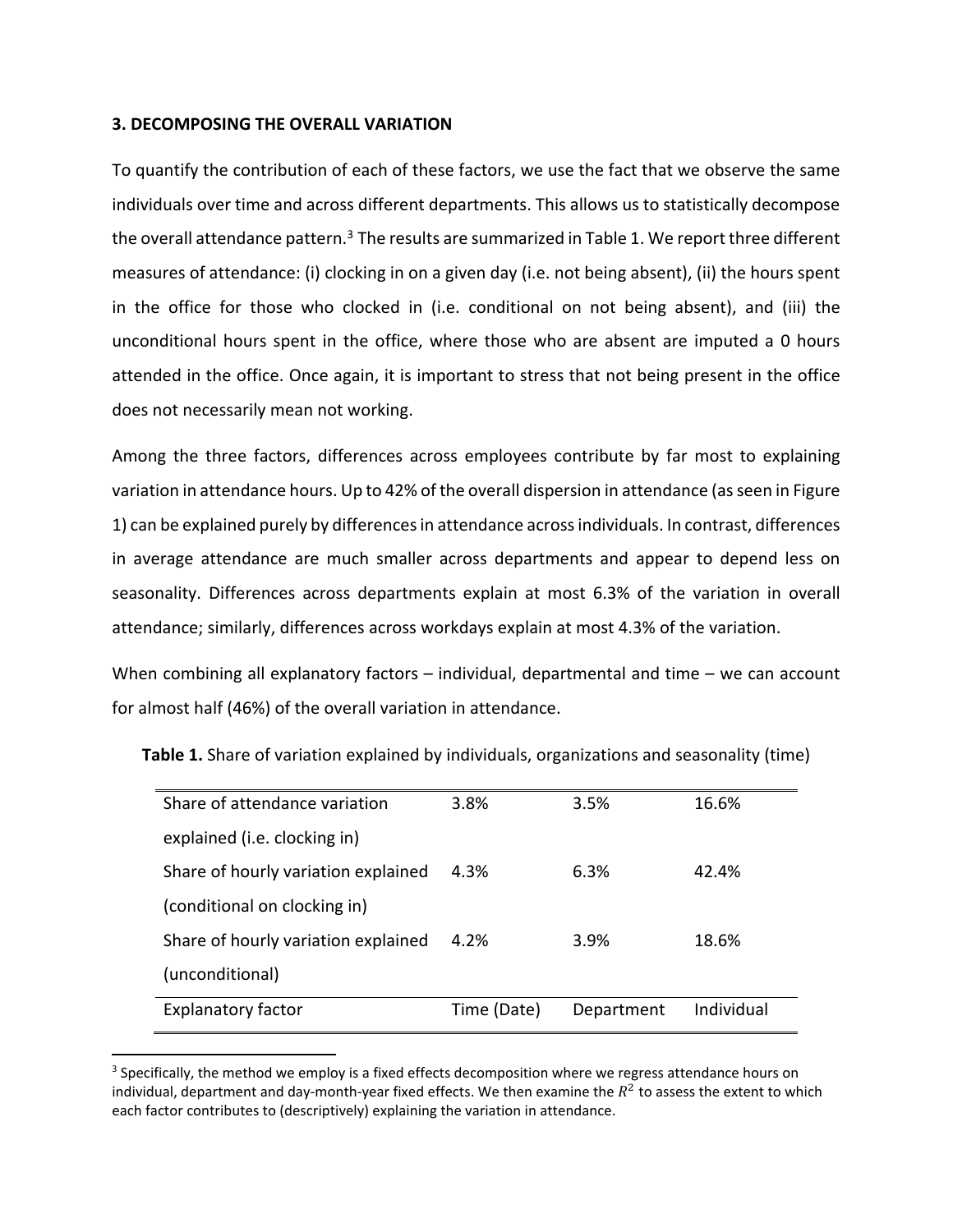#### **4. ROLE OF LEADERS**

An interesting fact that emerged from the analysis is the importance of individual-level variation in attendance. What drives this variation? Unfortunately, the attendance data itself does not provide many background characteristics that allow us to correlate the observed attendance patterns with employee characteristics. We did, however, construct a measure of seniority based on the job titles all employees. We do so by dividing the employees in every department into seniors (e.g. head of department), intermediate and juniors.

We can thus ask whether attendance patterns vary by seniority. Interestingly, we find stark differences by seniority. On the extensive margin of attending work, we find that seniors are 21.5% points more likely to clock in at the workplace on a given day. With the mean absenteism rate at 32%, this is a sizeable difference that explains a large part of the variation in attendance. The absenteism rate on a given day is only 2.9% for seniors. The greater propensity to attend for seniors also shows up in the hours on a given day. In Figure 5, we plot the distribution of hours spent in the office for those who clocked in on a given day, broken down by seniority. As the figure shows, there is a successive shift in the distribution towards higher hours as we move from junior staff to intermediate staff to senior staff: senior staff members spent, on average, more hours in the office than junior staff.



#### **Figure 5.** Time spent in office by seniority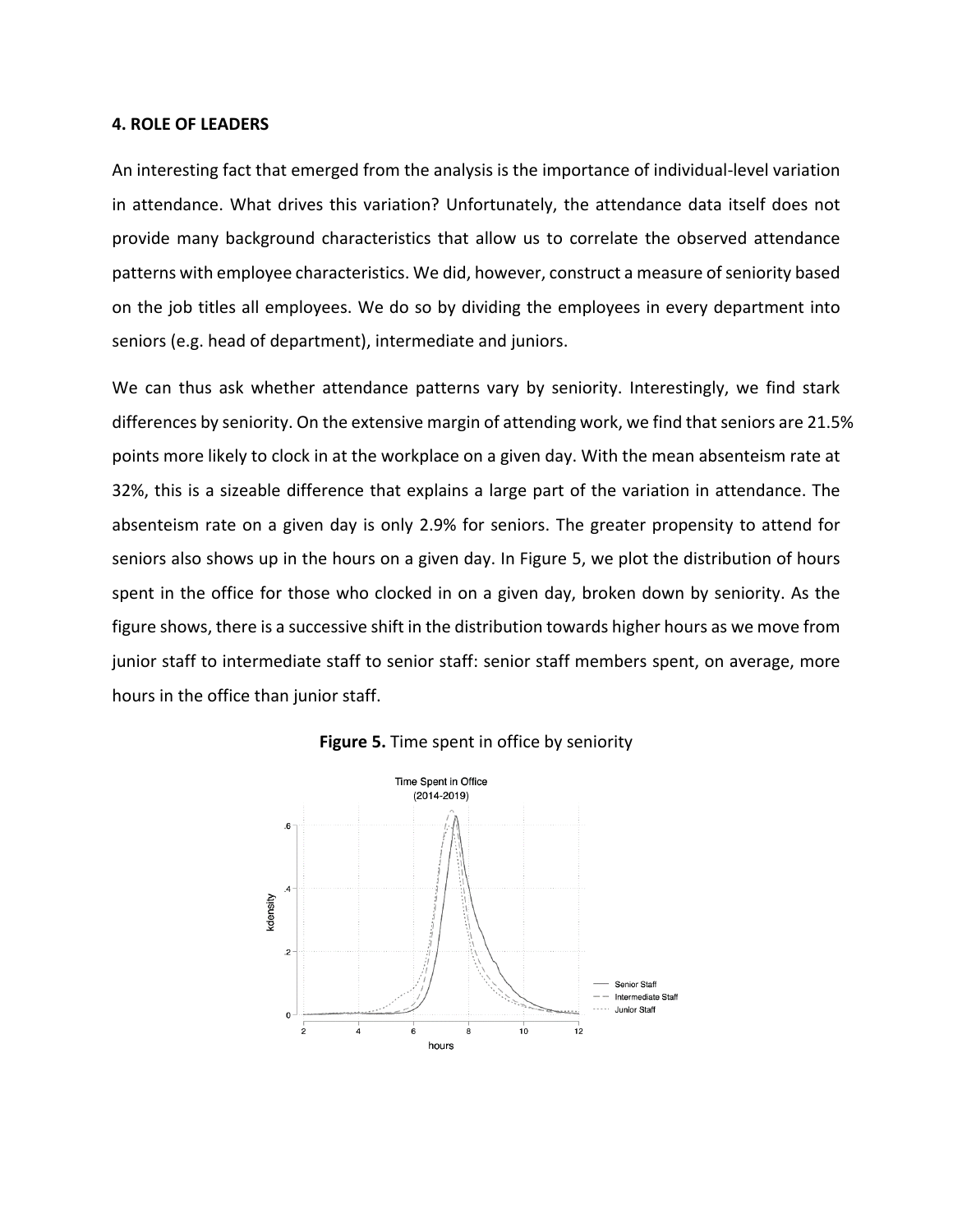The fact that seniors are more present than juniors is surprising. There are multiple interpretations. First of all, it is possible that high attendance employees are more likely to be promoted to the higher ranks. Second, it is likely that more senior roles are more demanding, thus requiring employees to work longer hours. To investigate this, we compared the attendance patterns of employees who were promoted to senior positions. Interestingly, we find that attendance patterns change significantly post-promotion, even when we compare the same employee over time: the same employee who is promoted to senior level is 8% more likely to be present on a given day, stays – conditional on clocking in – on average 9 minutes longer per day.<sup>4</sup> When counting absent days as 0 hours worked, the difference in average hours present per day increases to a staggering 43 minutes.

We zoom in deeper to understand the mechanisms underlying the difference in attendance between senior and junior employees. To do so, Figures 6a and 6b show the distribution of times when employees clock in and clock out. In terms of clocking in (Figure 6a), most employees clock in shortly after 10am. The median junior officer clocks in 6 minutes earlier (10.13am) than the median senior officer (10.19am).



**Figure 6a.** Distribution of clock-in times by junior and senior staff

<sup>4</sup> Formally, we regress attendance on a dummy that is 1 if the employee is a senior employee, conditional on employee, department and time fixed effects.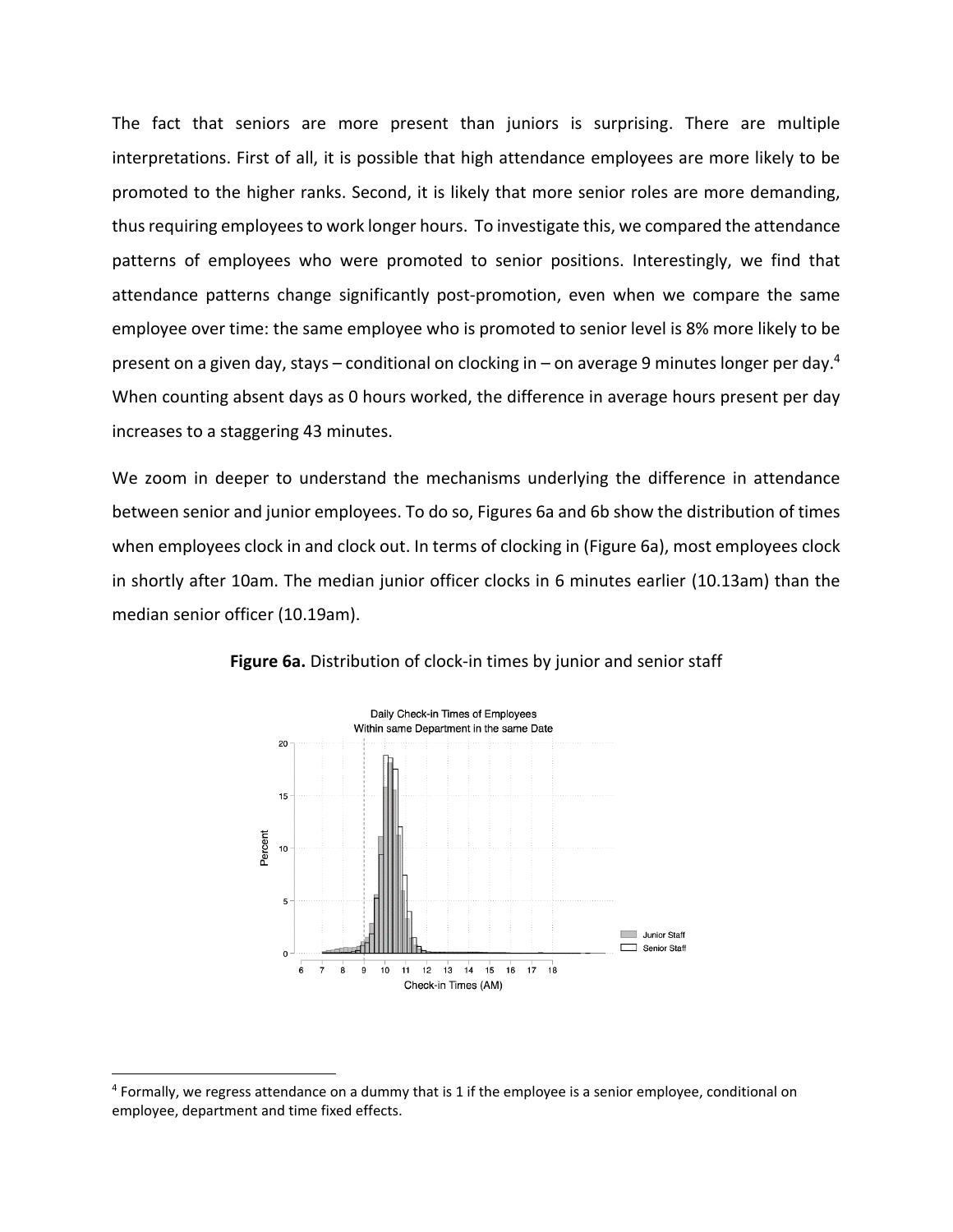The more interesting pattern concerns the clock-out times (Figure 6b). Almost no employees clock out before 5pm. 34% of the officers clock out between 5pm and 5.30pm. The large increase in clocking out shortly after 5pm, however, is most pronounced for the junior officers. Senior staff, in contrast, tend to clock out significantly later. While 90% of junior officers have already clocked out by 6pm, the share for the senior officers is 80%.



**Figure 6b.** Distribution of clock-out times by junior and senior staff

Finally, we document a positive correlation between the attendance hours of a senior officer and the attendance of junior officers in the same department (Figure 7). Departments which have senior officers staying longer also tend to have junior officers working longer hours. This pattern is interesting as it could be indicative of a leadership effect, whereby the attendance pattern of the senior employees shape the attendance patterns of their subordinates. These correlations, though suggestive, however should not be viewed as causal.<sup>5</sup>

<sup>5</sup> There are alternative explanations for this correlation: for example, the association between senior and junior hours could be shaped by common shocks (such as busy workload that affect everyone in the same department).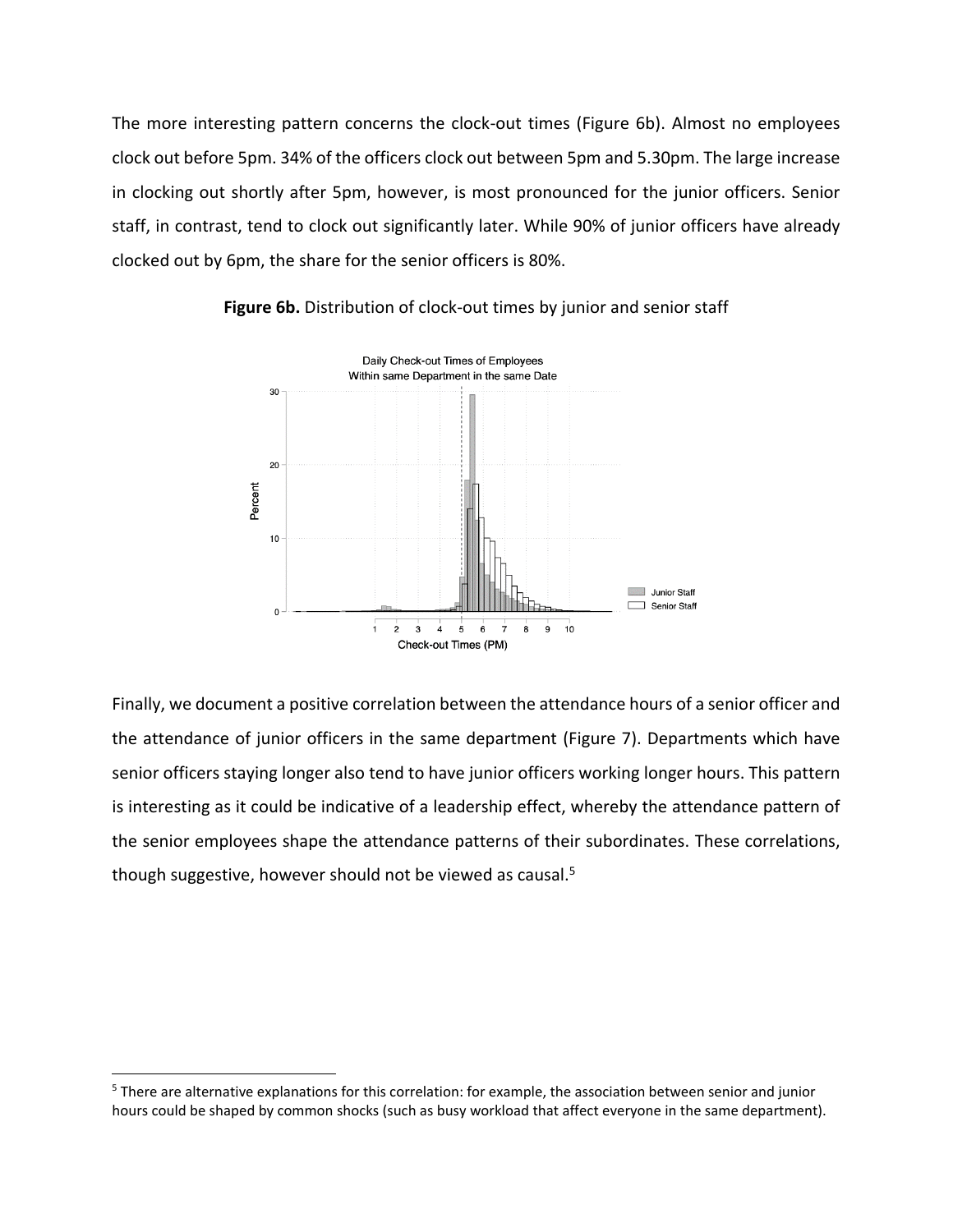

**Figure 7.** Relationship between hours worked of seniors vs. juniors

#### **5. CONCLUSIONS**

Using large-scale administrative data, we studied the attendance patterns of public sector employees in the state government offices of Bangalore.

The perhaps most interesting finding is that up to 42% of the variation in attendance can be attributed to differences *across* individuals. To the extent that these cross-individual differences reflect differences in work styles, the intriguing question arises about which individual characteristics can predict high vs. low attendance. Indeed, the question on how to attract and select the most motivated workers into the civil service is a question that has received great attention on the academic literature.

Among the characteristics we studied, we found that seniority is a key variable when it comes to explaining variation in individual-level attendance. Senior officers are significantly less likely to be absent, and – conditional on being present in the office – stay significantly longer. Finally, we document a positive relationship between the attendance of senior officers and the attendance of their subordinates.

The study, while revealing novel patterns of attendance using micro-level data, also opens up questions that follow-up studies may be able to address. The current data, for example, does not